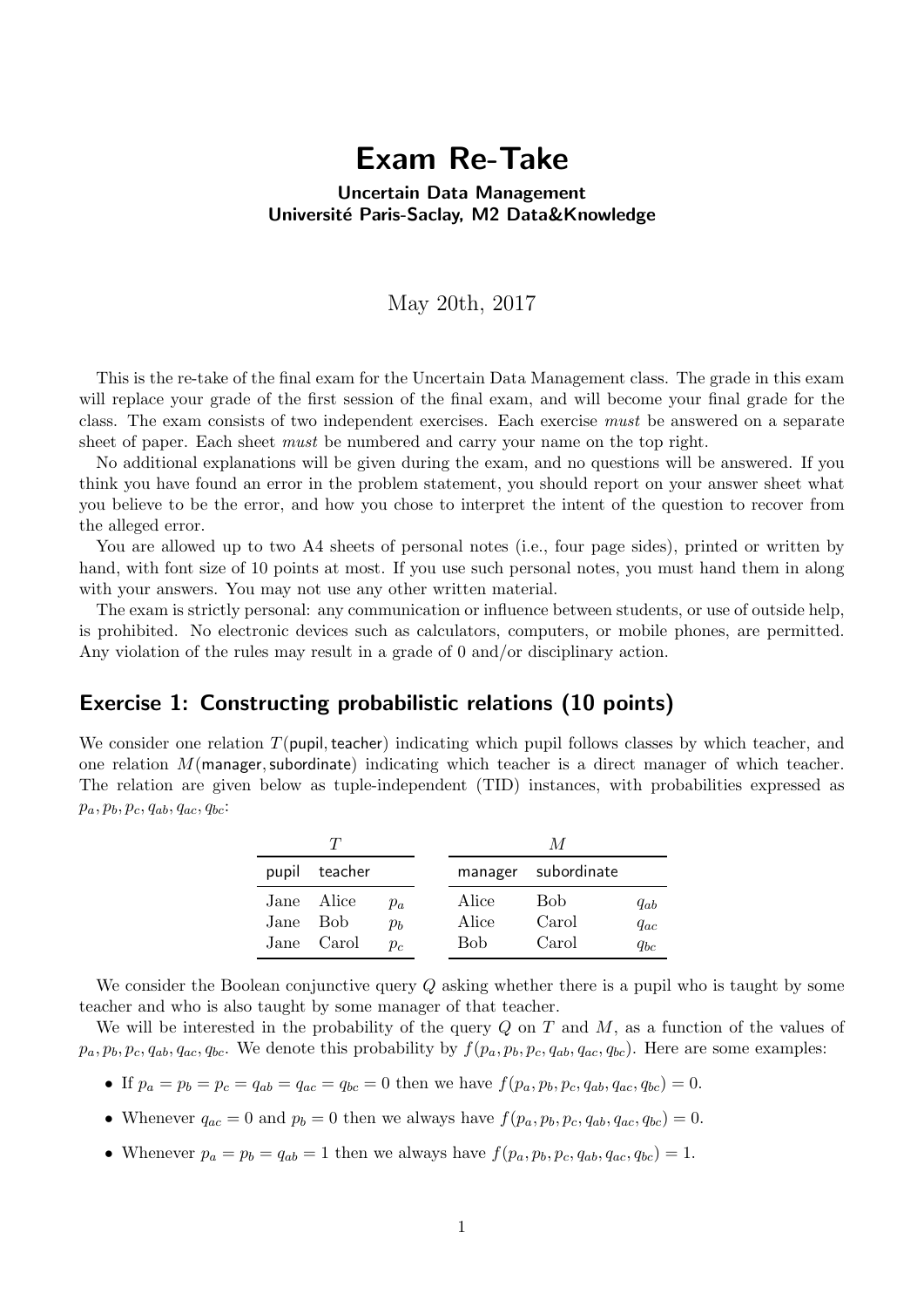• Whenever  $p_c = 0$ ,  $p_a = p_b = 1$ , and  $q_{ab} = 0.5$ , then we always have  $f(p_a, p_b, p_c, q_{ab}, q_{ac}, q_{bc}) = 0.5$ .

All questions are independent except when indicated otherwise. No justification is expected for your answers unless indicated otherwise.

**Question 1 (1 point).** Express the query  $Q$  in the relational algebra.

Answer.

 $Q:\pi_{\emptyset}(T\Join\rho_{\mathsf{teacher}\mapsto\mathsf{teacher2}}(T)\bowtie\rho_{\mathsf{manager}\mapsto\mathsf{teacher},\mathsf{subordinate}\mapsto\mathsf{teacher2}}(M))$ 

**Question 2 (1 point).** Express the query  $Q$  in the relational calculus.

Answer.

$$
\exists p \, m \, s \, T(p,m) \land T(p,s) \land M(m,s)
$$

**Question 3 (1 point).** Give a choice of values for  $p_a, p_b, p_c, q_{ab}, q_{ac}, q_{bc}$  such that  $f(p_a, p_b, p_c, q_{ab}, q_{ac}, q_{bc}) =$ 0.42.

**Answer.** Take  $p_a = p_b = 1$ ,  $p_c = 0$ , and  $q_{ab} = 0.42$ .

**Question 4 (1 point).** Give a choice of values for  $p_a, p_b, p_c, q_{ab}, q_{ac}, q_{bc}$  such that all these values are in  $\{0, 0.5, 1\}$  and  $f(p_a, p_b, p_c, q_{ab}, q_{ac}, q_{bc}) = 3/4$ .

**Answer.** Take  $p_c = 1$ ,  $p_a = p_b = 0.5$ ,  $q_{ac} = q_{bc} = 1$  and  $q_{ab} = 0$ .

**Question 5 (1 point).** The denominator of a rational value  $0 \le v \le 1$  is the smallest positive integer p such that pv is an integer. In other words, p is the denominator of v when written as a fraction in irreducible terms. For instance, the denominator of 0 and 1 are 1, the denominator of 0.5 is 2, the denominator of  $3/7$  is 7, the denominator of  $2/8$  is 4, and the denominator of 0.42 is 50.

Explain briefly why, for any rational values  $0 \le v \le 1$  and  $0 \le v' \le 1$ , if the denominator of v is d and the denominator of  $v'$  is  $d'$ , then the denominator of  $vv'$  is a divisor of  $dd'$ . Give an example of positive v and v' where the denominator of vv' is equal to  $dd'$ . Give another example where it is strictly less than  $dd'$ .

**Answer.** Write  $v = p/d$  and  $v' = p'/d'$  as irreducible fractions. We have  $vv' = (pp')/(dd')$ . We can simplify this fraction to an irreducible fraction by dividing the numerator and denominator by the greatest common divisor of  $pp'$  and  $dd'$ , and we obtain an irreducible fraction representation of  $vv'$  whose denominator is a divisor of the original fraction, namely,  $dd'$ , so the claim is proven.

For  $v = 1/2$  and  $v' = 1/2$ , we have  $d = d' = 2$ , and the denominator of  $vv' = 1/4$  is 4 which is  $dd'$ .

For  $v = 1/2$  and  $v' = 2/3$ , we have  $d = 2$ ,  $d' = 3$ , and the denominator of  $vv' = 1/3$  is 3 which is less than  $dd' = 6$ .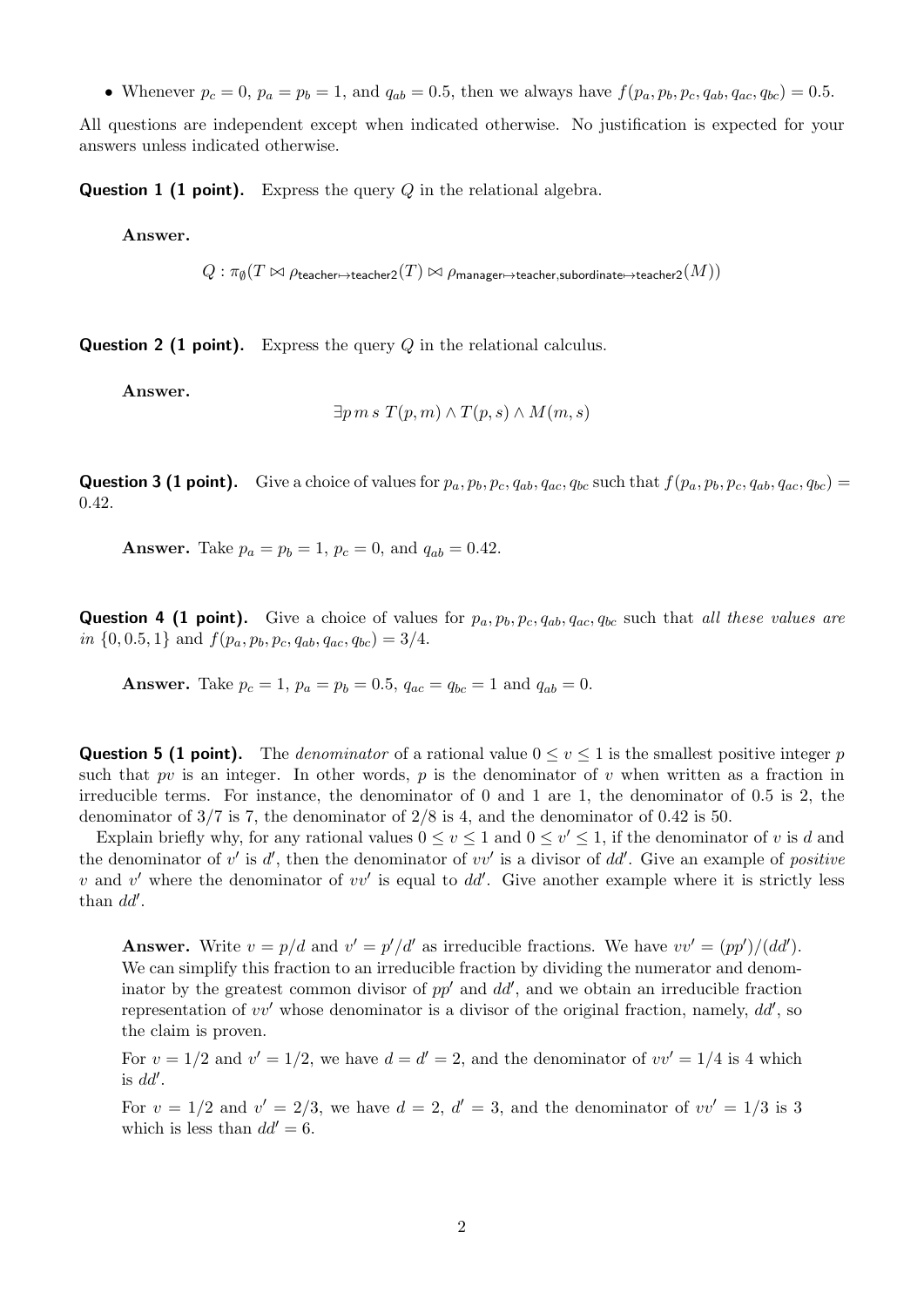**Question 6 (2 point).** Using the previous question, show that, for any choice of  $p_a, p_b, p_c, q_{ab}, q_{ac}, q_{bc}$ where all values are in  $\{0, 0.5, 1\}$ , the denominator of  $f(p_a, p_b, p_c, q_{ab}, q_{ac}, q_{bc})$  is at most 64.

**Answer.** When the probability values are all in  $S = \{0, 0.5, 1\}$ , the probability of any possible world can be expressed as a product of six values which are either in S or of the form  $(1-s)$  for some  $s \in S$ , i.e., which are in S. Now, the denominator of values in S is < 2, so the denominator of the product of six values in S is a divisor of  $2^6 = 64$  by the previous question. This means that the probability of each possible world can be written as a fraction whose denominator is equal to 64.

Now, the probability of the query is a sum of the probability of the possible worlds where it is true, and it is clear that the sum of fractions with denominator 64 is a rational number whose denominator divides 64, which concludes.

**Question 7 (2 point).** Show that, for any choice of values  $p_a, p_b, p_c, q_{ab}, q_{ac}, q_{bc}$  that are all in  $\{0, 0.5, 1\}$ , we have either  $f(p_a, p_b, p_c, q_{ab}, q_{ac}, q_{bc}) = 0$  or  $f(p_a, p_b, p_c, q_{ab}, q_{ac}, q_{bc}) \ge 1/8$ .

Give an example of a choice of  $p_a, p_b, p_c, q_{ab}, q_{ac}, q_{bc}$  in  $\{0, 0.5, 1\}$ , such that  $f(p_a, p_b, p_c, q_{ab}, q_{ac}, q_{bc}) =$ 1/8.

**Answer.** Consider a choice of  $p_a, p_b, p_c, q_{ab}, q_{ac}, q_{bc}$  in  $\{0, 0.5, 1\}$  and assume that we have  $f(p_a, p_b, p_c, q_{ab}, q_{ac}, q_{bc}) = 0$ . It must then be the case that there are two rows  $\{t, t'\}$  in T and one row  $\{m\}$  in M such that  $\{t, t', m\}$  (without probabilities) satisfies Q, and the probabilities assigned to  $t, t'$ , and  $m$  are all positive. This means they must be at least equal to 0.5, so the probability that all three rows  $t, t', m'$  are present is at least  $(0.5)^3 = 1/8$ . Now, in all possible worlds where all these rows are present, the query holds, so indeed the probability that the query holds is at least 1/8.

One choice where the probability is equal to  $1/8$  is obtained by setting  $p_a = p_b = 0.5$ ,  $p_c = 0$ , and  $q_{ab} = 0.5$ .

**Question 8 (1 point).** Give a choice of values  $p_a, p_b, p_c, q_{ab}, q_{ac}, q_{bc}$  that are all in  $\{0, 0.5, 1\}$  such that  $f(p_a, p_b, p_c, q_{ab}, q_{ac}, q_{bc}) = 7/16.$ 

Answer. Take  $p_a = p_b = 0.5$ ,  $p_c = 1$ ,  $q_{ab} = 0$ , and  $q_{ac} = q_{bc} = 0.5$ . The query is now true iff Jane is taught by Alice and Alice is the manager of Carol, or Jane is taught by Bob and Bob is the manager of Carol, which are independent events. So the overall probability is  $1 - (1 - (0.5)^2)^2 = 1 - (3/4)^2 = 7/16.$ 

### Exercise 2: Reachability Queries on Probabilistic Graphs (10 points)

In this exercise, we will consider reachability queries on probabilistic graphs. A *probabilistic* graph is a directed graph in which edges are annotated with probabilistic events. In this exercise we consider independent edge events: each edge is annotated by a specific probabilistic event  $e$ , which is associated to a probability  $P(e)$  that the edge exists, assuming independence between events.

For the following questions, we will work with the following probabilistic graph, where edges are annotated with events  $e_1, e_2, e_3, e_4, e_5$ :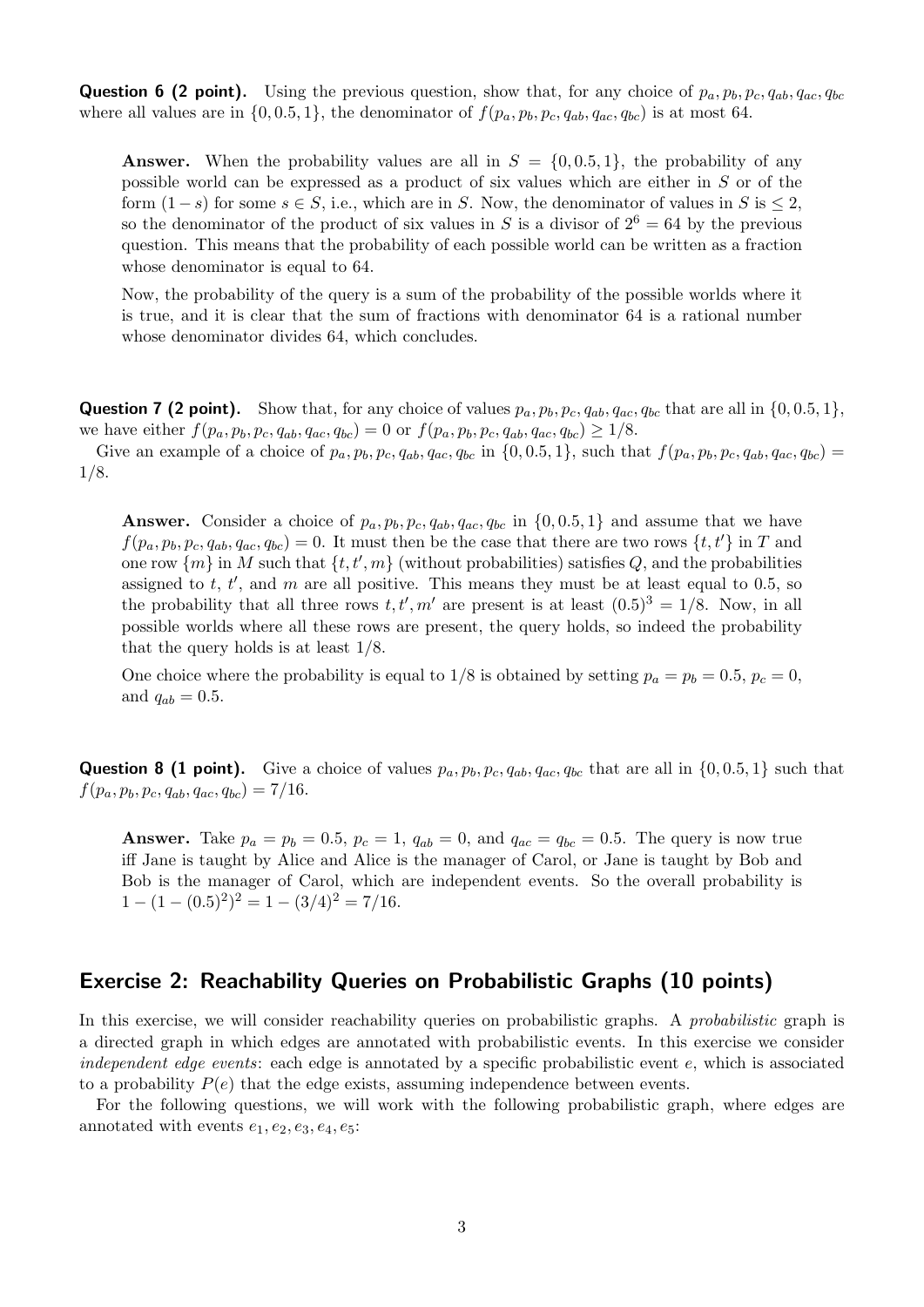

**Question 1 (2 points).** Consider the following function P assigning probabilities to events:  $P(e_1) = 0.5$ ,  $P(e_2) = 1$ ,  $P(e_3) = 0.5$ ,  $P(e_4) = 1$ , and  $P(e_5) = 1$ . How many distinct possible worlds, having non-zero probability, are there for the probabilistic graph  $\mathcal{G}$ ? Draw each of them, and write down their probabilities. (Hint: possible worlds for a probabilistic graph have the same semantics as in TID databases.)

**Answer.** Only 2 edges,  $e_1$  and  $e_3$ , are uncertain to exist. Hence, we have  $2^2 = 4$  possible worlds, each with a probability of  $0.5 \times 0.5 \times 1 \times 1 \times 1 = 0.25$ . The corresponding 4 graphs are the following:



**Question 2 (3 points).** On a probabilistic graph, a reachability query  $r(s, t)$  asks whether there exists at least one path in the graph between the nodes s and t. Moreover, the lineage  $\Phi(s,t)$  is the logical expression (where terms are the edge events described above) which encodes the condition under which there exists at least one path between s and t.

For instance, for  $r(a, b)$  on  $\mathcal G$ , the corresponding lineage is:

$$
\Phi(a,b) = e_1 \vee (e_2 \wedge e_3),
$$

signifying that at least one of two paths,  $a \to b$  or  $a \to c \to b$ , should exist for  $r(a, b)$  to be true.

Draw the read-once circuit corresponding to  $\Phi(a, b)$ . Write down the probability formula for  $r(a, b)$ , as a function of edge events  $e_1, e_2, e_3, e_4, e_5$ . Compute the final probability using the probabilities given in Question 1.

Answer. The corresponding read-once circuit is the following:

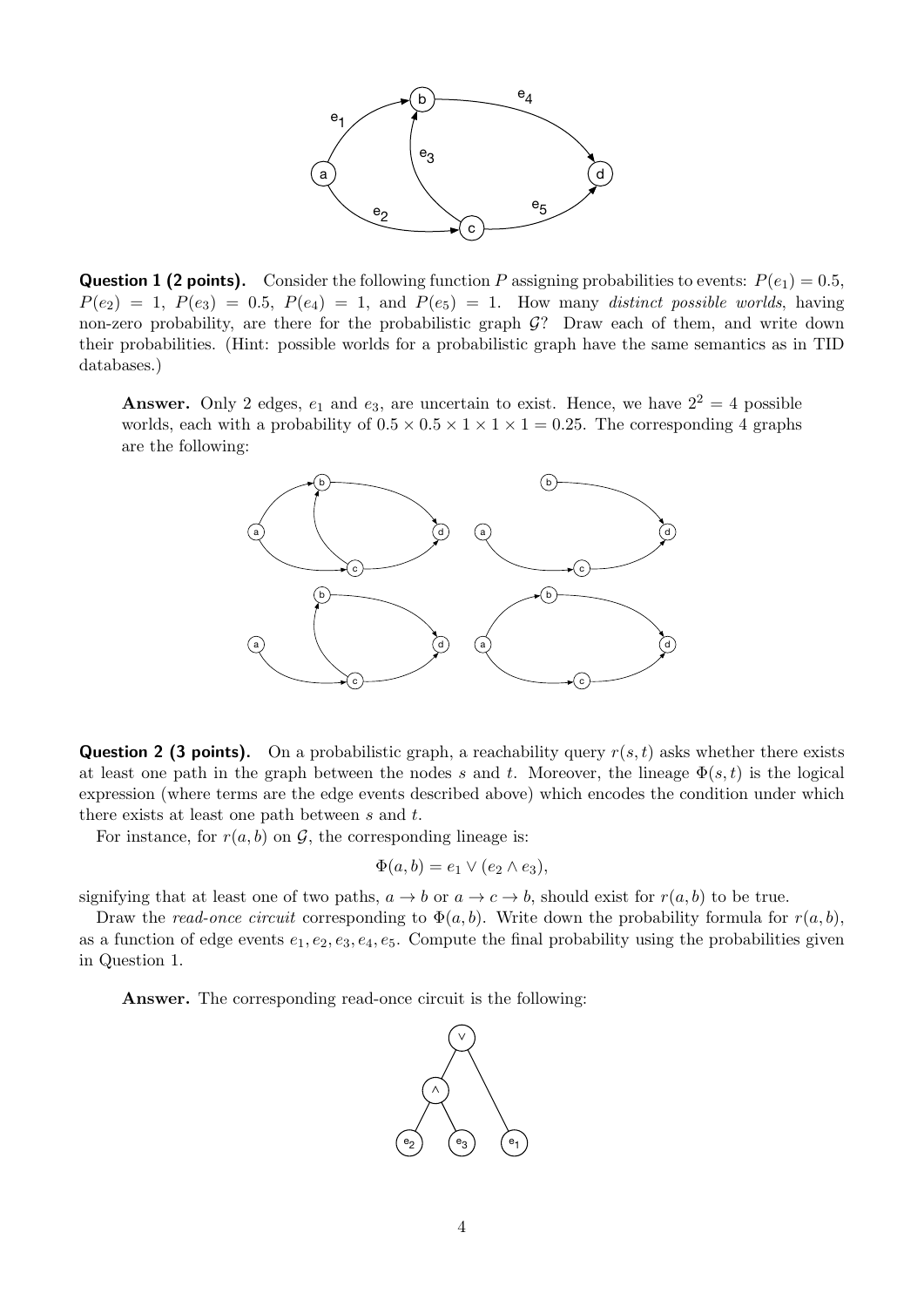By applying the formulas for independent probabilities, the probability formula is the following:

$$
P(\Phi(a,b)) = 1 - (1 - P(e_1)) \times (1 - P(e_2) \times P(e_3)).
$$

The actual probabilities are then:

$$
P(\Phi(a, b)) = 1 - (1 - 0.5) \times (1 - 0.5 \times 1)
$$
  
= 1 - (1 - 0.5) \times (1 - 0.5)  
= 1 - 0.25 = 0.75.

**Question 3 (3 points).** Consider now  $r(a, d)$  on G. Write down the corresponding lineage,  $\Phi(a, d)$ . Write down its probability formula, as a function of edge events  $e_1, e_2, e_3, e_4, e_5$ , and compute the probability, using the probabilities given in Question 1.

**Answer.** The lineage  $\phi(a, d)$  is:

$$
\Phi(a,d) = (e_1 \wedge e_4) \vee (e_2 \wedge e_3 \wedge e_4) \vee (e_2 \wedge e_5).
$$

To compute the probability formula, we need to do first a Shannon expansion on either  $e_2$ or  $e_4$ . Expanding on  $e_4$ :

$$
P(\Phi(a,d)) = P(e_4 = \text{True})P(e_1 \lor (e_2 \land (e_3 \lor e_5))) + P(e_4 = \text{False})P(e_2 \land e_5)
$$
  
= 
$$
P(e_4)(1 - (1 - P(e_1))(1 - P(e_2)(1 - (1 - P(e_3)(1 - P(e_5)))))) +
$$
  
+ 
$$
(1 - P(e_4))P(e_2)P(e_5).
$$

To compute the probability, we can easily see from the answer in Question 1 that there always exists a path between a and d, in any possible world of  $\mathcal{G}$ , so the probability equals 1. Another way is to plug the probabilities in the above formula, and reach the same answer.

**Question 4 (2 points).** Can  $\Phi(a, d)$  be rewritten as a *read-once* formula? Give a read-once rewriting, or explain why none exists. Draw an OBDD corresponding to  $\Phi(a, d)$ .

**Answer.** There is no rewriting of  $\Phi(a, d)$  so that it is a *read-once* formula. The culprits are  $e_2$  and  $e_4$ : both appear in different clauses and cannot be factored out without the other appearing in more than one place.

A possible OBDD is: